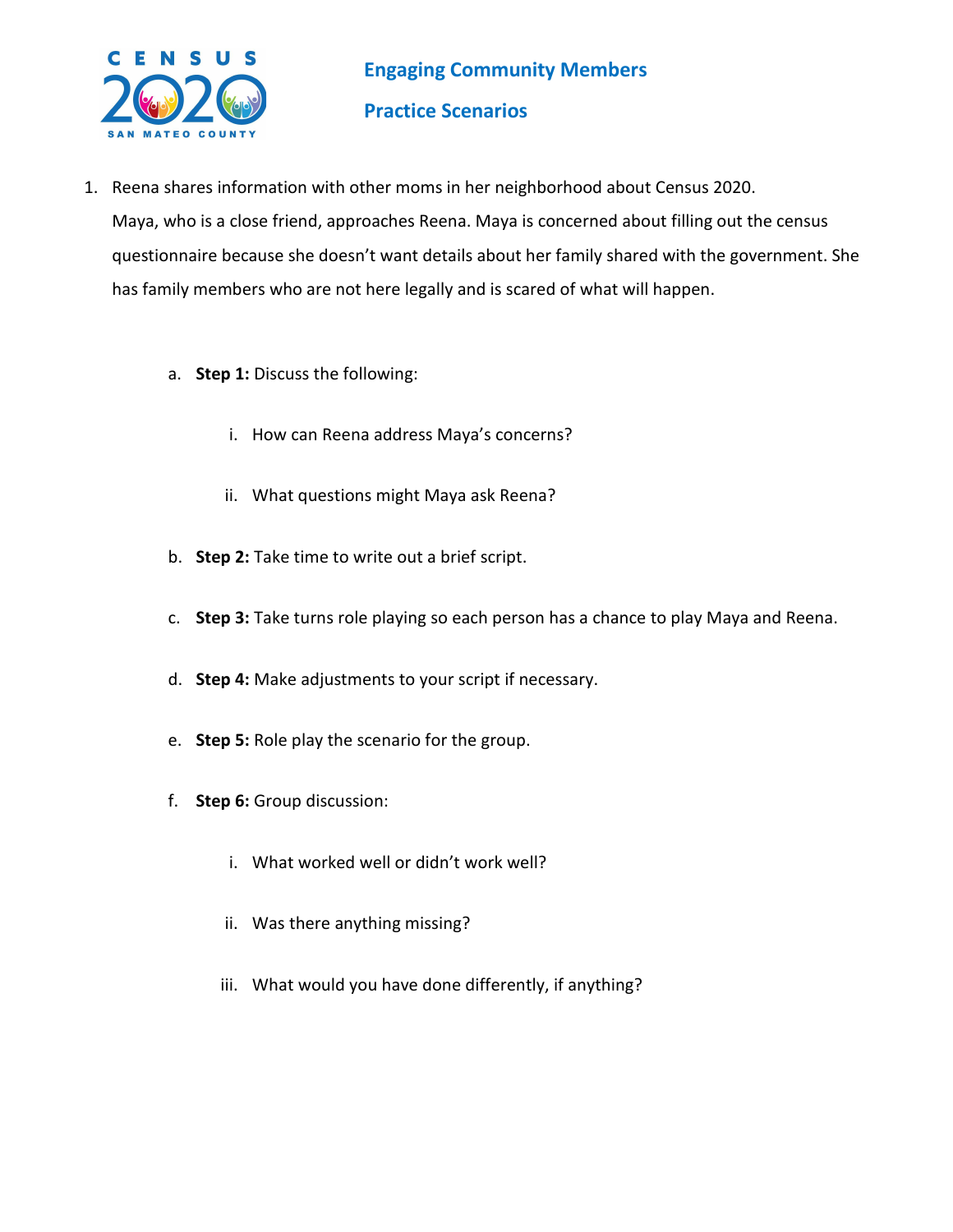

- 2. Juan shares information about Census 2020 with his faith group. The next day, he runs into one of the group members, Matthew, at the store. Matthew tells Juan that he is not sure he will fill out the census questionnaire because he lives in a converted garage. He is worried that he will get in trouble because the converted garage is not permitted. He has a hard time believing that his information will not be shared with local government agencies.
	- a. **Step 1:** Discuss the following:
		- i. How can Juan address Matthew's concerns?
		- ii. What questions might Matthew ask Juan?
	- b. **Step 2:** Take time to write out a brief script.
	- c. **Step 3:** Take turns role playing so each person has a chance to play Juan and Matthew.
	- d. **Step 4:** Make adjustments to your script if necessary.
	- e. **Step 5:** Role play the scenario for the group.
	- f. **Step 6:** Group discussion:
		- i. What worked well or didn't work well?
		- ii. Was there anything missing?
		- iii. What would you have done differently, if anything?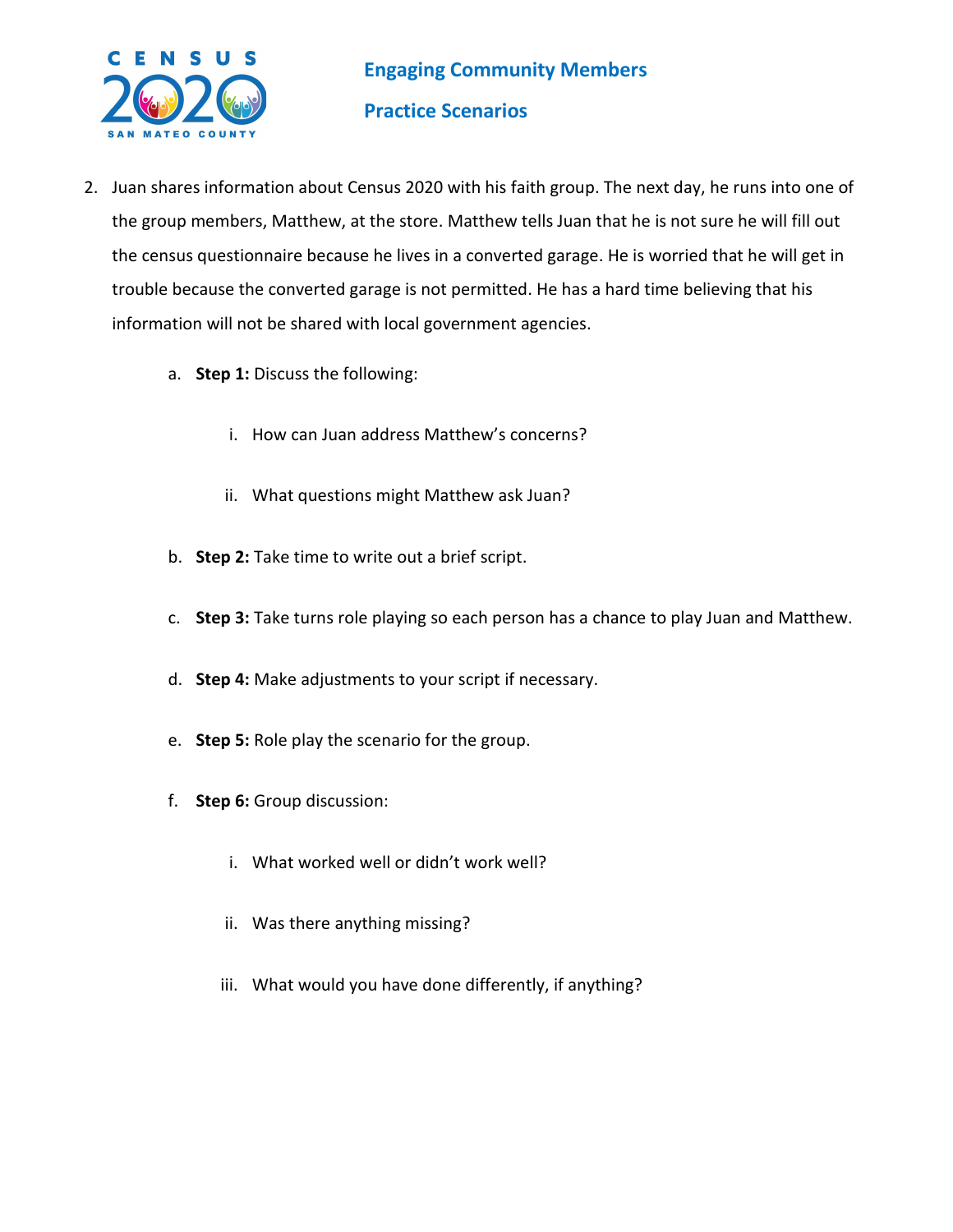

- 3. Nancy has lunch with her friend Tom, who knows a lot of people in the community because he has lived there for 40 years. She tells him that Census 2020 is coming up and she'd like him to help spread the word. Tom is not sure whether he wants to encourage people to fill out the census questionnaire. He is worried that the information collected might be used against community members. He feels very strongly that the current administration is not trustworthy.
	- a. **Step 1:** Discuss the following:
		- i. How can Nancy address Tom's concerns?
		- ii. What questions might Tom ask Nancy?
	- b. **Step 2:** Take time to write out a brief script.
	- c. **Step 3:** Take turns role playing so each person has a chance to play Nancy and Tom.
	- d. **Step 4:** Make adjustments to your script if necessary.
	- e. **Step 5:** Role play the scenario for the group.
	- f. **Step 6:** Group discussion:
		- i. What worked well or didn't work well?
		- ii. Was there anything missing?
		- iii. What would you have done differently, if anything?